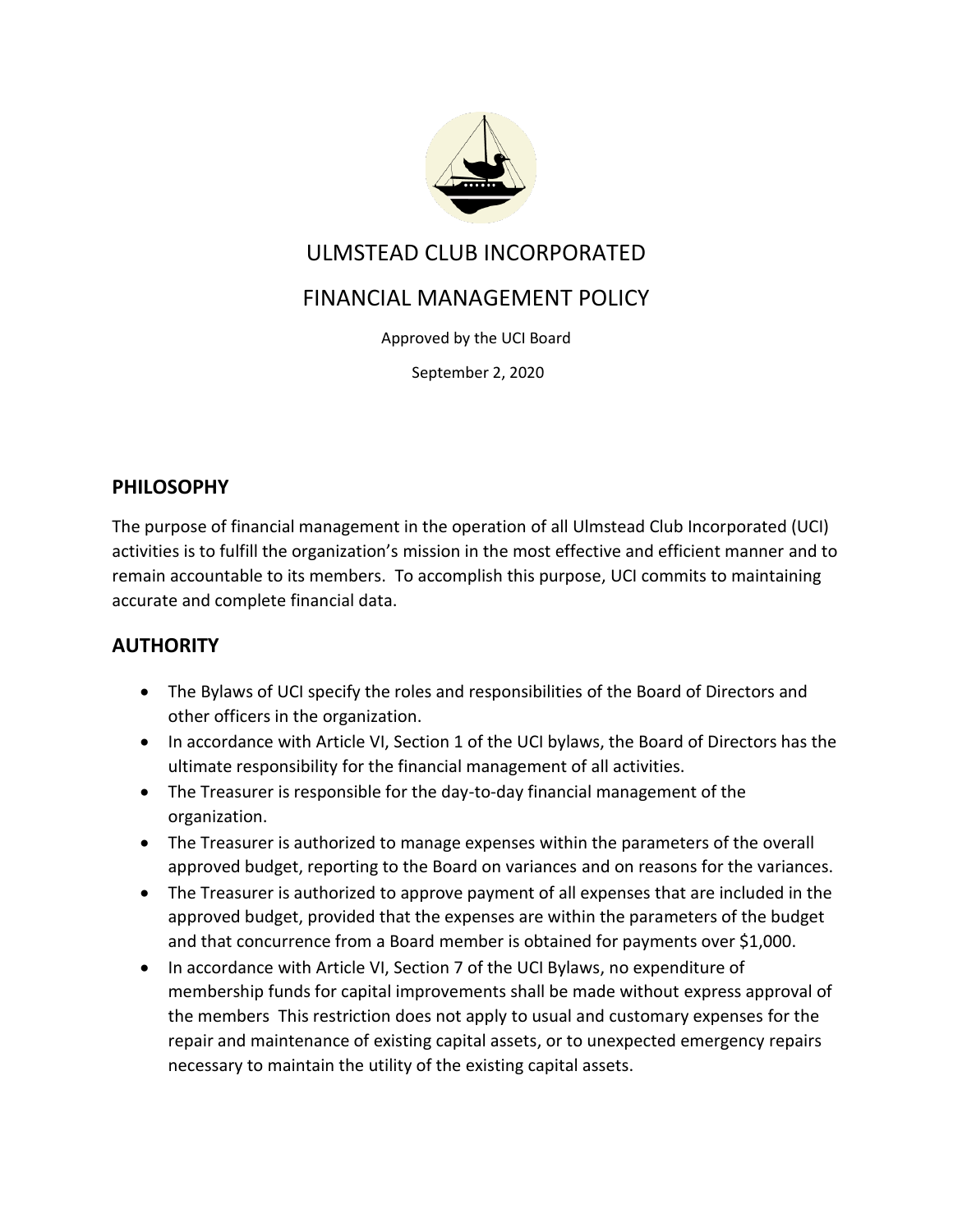### **RESPONSIBILITIES**

Responsibilities of the Board of Directors are as follows:

- To appoint the Treasurer or Assistant Treasurer when a vacancy occurs.
- To review the annual UCI budget and submit the budget to the membership for approval.
- To review financial reports on a schedule established by the Board, but at least quarterly.
- To review all incoming bank statements for any unusual balances or transactions.
- To review and authorize all contracts and other agreements on behalf of UCI. In accordance with the UCI bylaws, the Board may delegate authority to Department Managers to authorize contracts within the scope of their department and annual budget.
- To review and approve (along with the Treasurer) all drafts and checks for expenses over \$1,000. This review and approval may be conducted by any one Board member.
- To review and approve all non-budgeted expenses over \$200. Ideally, this review and approval should occur prior to the expense. However, in the event of an emergency expense, the review and approval may occur after the expense, but before the check is issued. In accordance with the bylaws, the Board may authorize the transfer of funds between items in the Budget financed by general assessments.
- To ensure that UCI pays all necessary Federal, Maryland and Local taxes and fees in compliance with taxing authority requirements. The Board shall choose and contract with a competent tax professional for needed assistance.
- To choose and contract with a professional accountant/bookkeeper.
- To approve the selection of banks, investment advisors, financial brokers and dealers per the UCI Investment Policy. To develop the investment strategy for UCI. To approve investment products and investment custodians, consistent with the UCI Investment Policy.
- To determine whether UCI should have a formal audit or review of its financial statements, and, if so, choose and contract with an accountant. Formal audits and reviews demonstrate to members and the public that funds are being handled wisely but are expensive and not generally appropriate for smaller nonprofits unless required by a donor or necessary to protect against fraud. Informal audits by someone who is neither a Board member nor currently involved with UCI finances can serve a similar purpose. The Board of Directors shall determine when informal audits are appropriate and shall appoint volunteers for this purpose.
- To inform incoming Board members of their responsibilities and existence of this policy.

Responsibilities of the President is as follows:

- To sign and execute, in the name of UCI, all authorized deeds, mortgages, bonds, contracts, or other instruments authorized by the Board.
- To represent UCI in all legal matters with potential financial impacts, either directly or as the primary contact with legal counsel.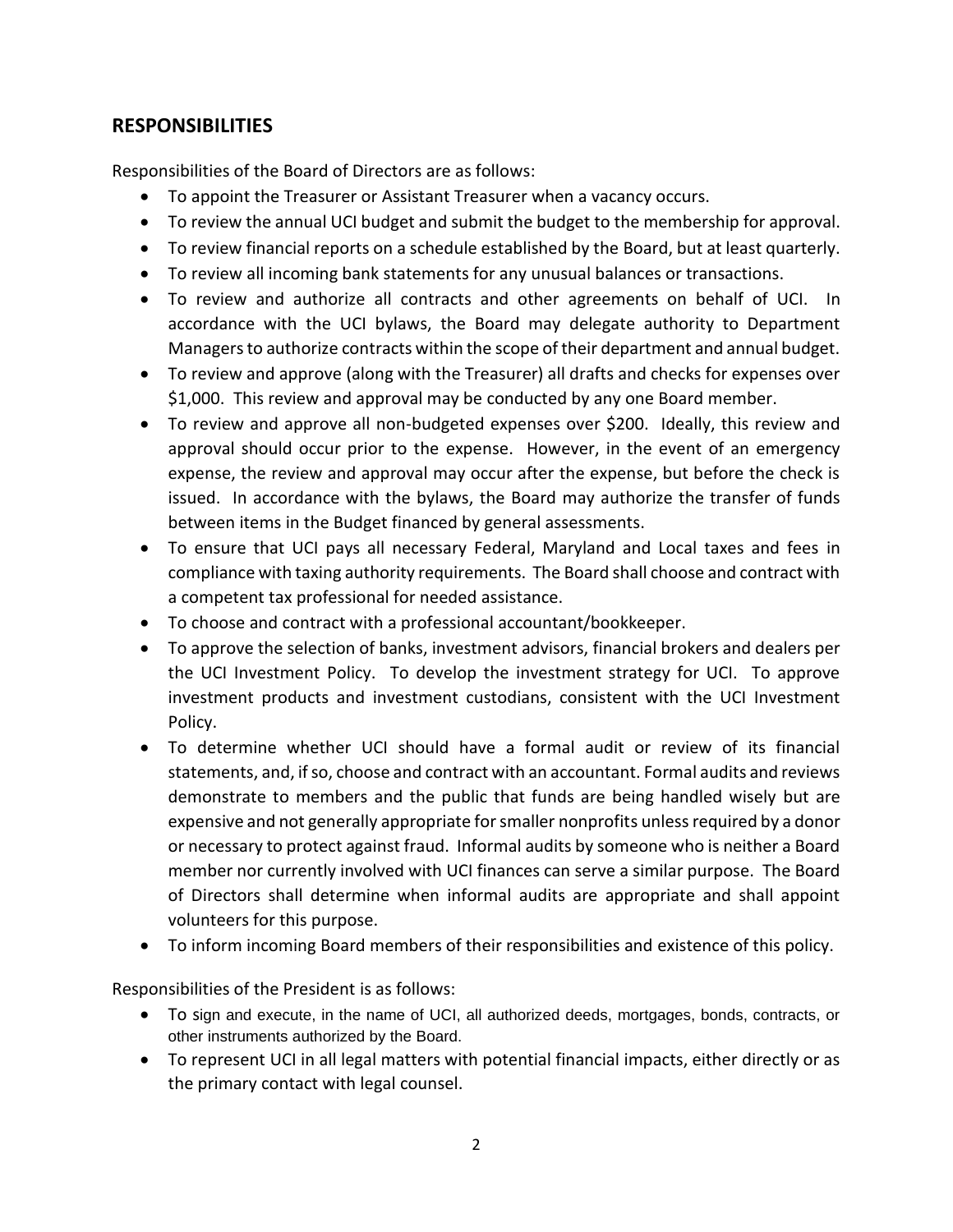Responsibilities of the Treasurer is as follows:

- To collect and maintain all UCI funds.
- To maintain a current and accurate record of Ulmstead Estates residents who are delinquent with their dues.
- To provide current dues status of residents to real estate agents and title companies, when required prior to settlement.
- To authorize disbursement of funds in accordance with the approved budget. To review and approve all drafts and checks and ensure that a Board member reviews and approves all drafts and checks for expenses over \$1,000.
- To serve as custodian of the UCI Investment Policy.
	- $\circ$  Determine the funds available for investment
	- o Invest funds per the UCI Investment Policy requirements
	- o Provide reports to the UCI Board of Directors per the schedule established by the Board, but not less than quarterly.
- To maintain UCI bank accounts and be the primary point of contact for the bank(s).
- To maintain a log of transfers between UCI bank accounts.
- To review all bank statements for correctness and reconcile all bank accounts monthly.
- To prepare the annual budget for projected revenues, operating expenses and capital expenditures.
- To prepare an annual financial report to be presented to the membership at the annual budget meeting.
- To ensure that annual financial reports are provided to banks and loan officers, as required. If the Treasurer is not UCI's primary contact on a loan, to support the primary contact as necessary.
- To support the accountant in the preparation, signing and filing of required tax returns.
- To report the financial status of UCI operations to the Board of Directors per the schedule established by the Board, but not less than quarterly.
- To make no contractual commitment on behalf of UCI for bank loans, personal loans (with anyone), or corporate credit cards without the specific approval of the Board.
- To perform all duties ordinarily incident to the office of the Treasurer.
- To perform all duties in a timely manner, including, but not limited to, payment authorizations, submittal of funds to the accountant/bookkeeper for deposit and filing of required reports.

Responsibilities of the Assistant Treasurer is as follows:

- To assist in overall Treasurer's responsibilities as outlined above.
- To authorize disbursement of funds and approve all drafts and checks when the transaction involves reimbursement of expenses incurred by the Treasurer.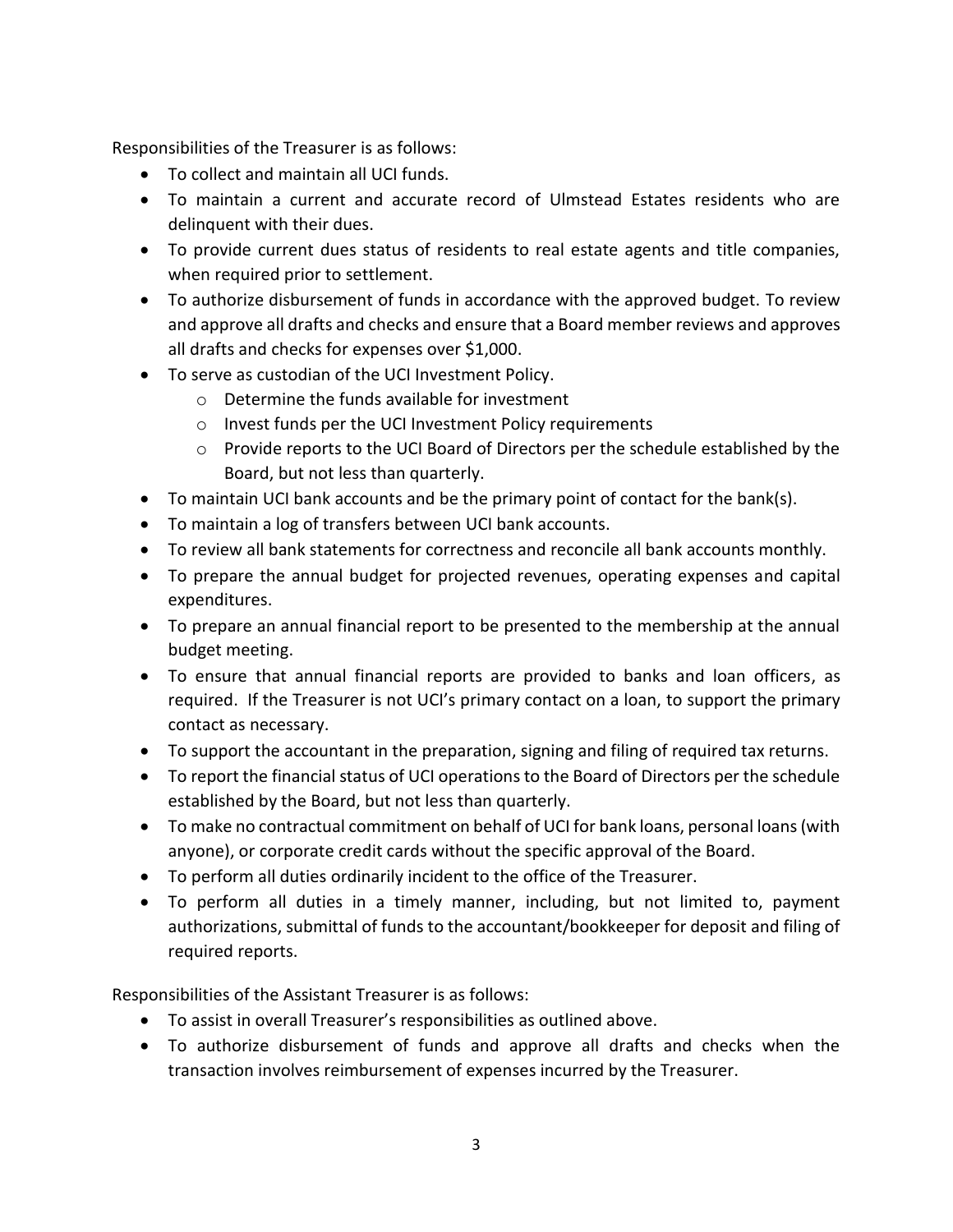- To maintain a paper checkbook for a limited number of urgent expenses. Make payments of urgent expenses only when authorized by the Treasurer (and a Board member, if the expense exceeds \$1,000). And when accompanied by an invoice or receipt.
- To perform such other duties as may be assigned by the Board of Directors.

Responsibilities of the Contracted Professional Accountant/Bookkeeper is as follows:

- To maintain books, records and accounts for all monies received and disbursed.
- To maintain UCI's Chart of Accounts
- To create and generate financial reports as requested by the Board of Directors and/or the Treasurer.
- To present books for audit by the Treasurer, UCI Board of Directors, UCI President and auditors upon request.
- To make deposits of all UCI funds received and then return the checks to the Treasurer to be retained in accordance with UCI Document Retention Policy.
- To initiate electronic payment of obligations authorized by the Treasurer, ensuring that all such authorizations are accompanied by an invoice or receipt and that payments for expenses over \$1,000 are authorized by a Board member.
- To identify and make year-end closing entries in the accounting system (e.g., Long Term Asset Depreciation)
- To prepare required tax returns for review, approval and signing by the Treasurer.

#### **FINANCIAL TRANSACTIONS WITH MEMBERS**

No advances of funds to members or officers are authorized at any time. Direct and necessary expenses related to carrying out UCI responsibilities shall be reimbursed. Any member or officer may incur such expenses and shall be reimbursed for them. However, no member or officer shall be provided with funds to pay such expenses prior to the actual expenses being incurred. Expenses must be itemized and documented when such reimbursement is requested.

This prohibition on the advance payment of funds to members or officers does not limit the ability of the Treasurer to advance funds to vendors or contractors, when necessary, for down payments or retainer fees. Moreover, if fixed cost written proposals are available and the terms require payment at the time services are rendered or goods are received, the Treasurer may provide members or officers with checks payable to the vendors or contractors for this purpose. Signed checks with no written numerical value (i.e. "blank checks) are not permitted.